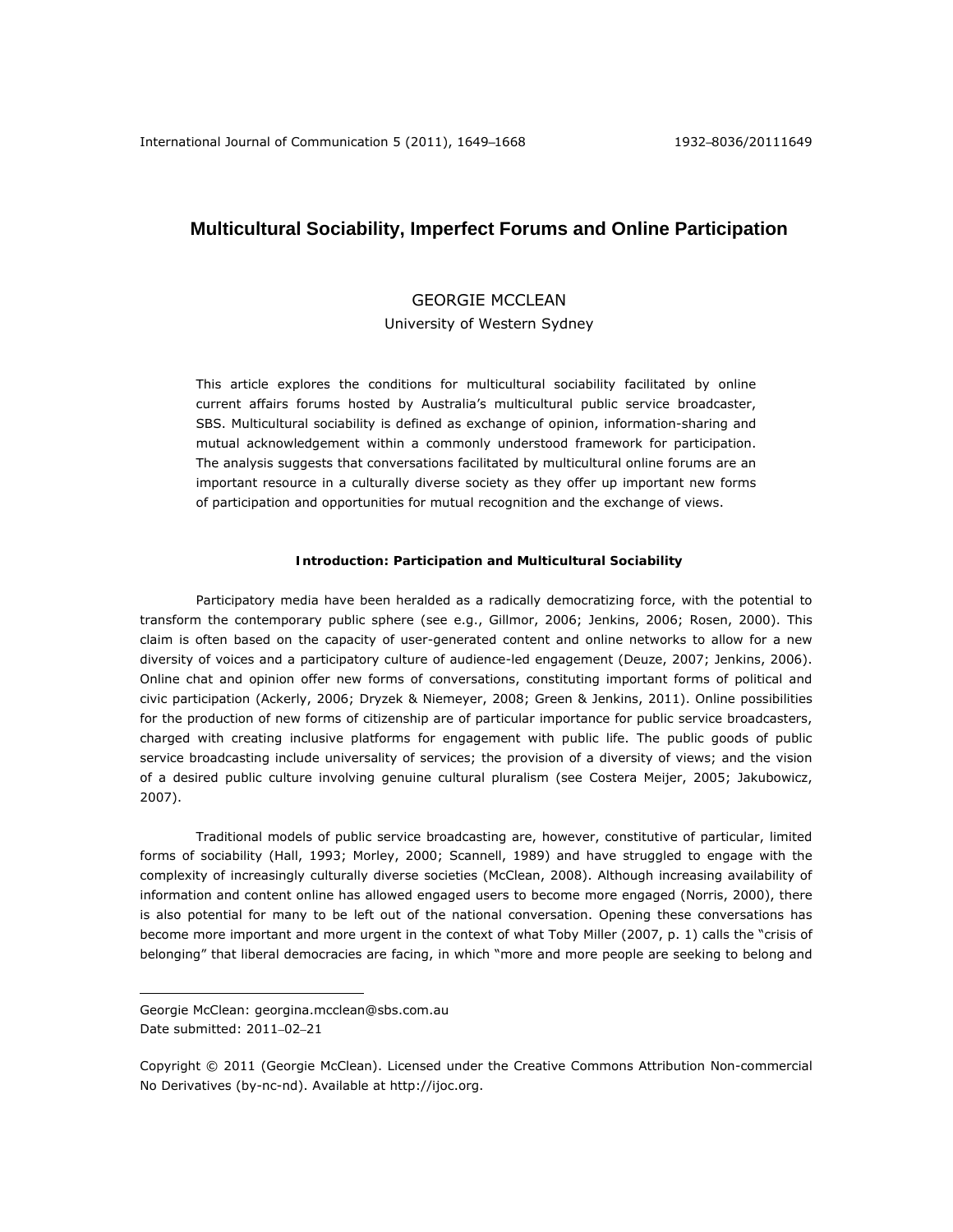more and more people are not counted as belonging." Miller relates this crisis directly to media and to the forms of citizenship, self-representation and engagement they enable or discourage. Morley (2000, p. 118) has argued that, "an egalitarian multicultural society depends on the creation and maintenance of a plurality of public arenas in which a range of groups, with a diverse range of values and rhetoric, can effectively participate." In this context, Australia's national public broadcaster the Special Broadcasting Service (SBS), required by legislation to provide multilingual and multicultural services, provides a useful case study. This paper explores whether conditions for multicultural sociability are facilitated by the online chat and comments that follow *Insight*, an SBS television current affairs forum. Conditions for multicultural sociability are likely to exist when exchange of opinion, information-sharing, and mutual acknowledgement take place within a commonly understood framework for participation. I contend that multicultural sociability is an important element of civic engagement and participation in multicultural societies, drawing on an assertion by Dahlgren (2005, p. 149) that "democracy resides, ultimately, with citizens who engage in talk with each other."

SBS has a public charter, enshrined in the Special Broadcasting Services Act, 1991 (legislated at the time of SBS' incorporation, 15 years after it started trial broadcasts) that requires it to provide multilingual and multicultural media services that reflect Australia's society. The history of SBS, since its inception in 1975 alongside the introduction of federal multicultural policies, has been indexed to the history of official Australian multiculturalism (Nolan & Radywyl, 2004). SBS has, in developing its services, reified certain notions of multicultural society that have been elsewhere criticized as exemplifying topdown policies that depoliticize differences (see, e.g. Stratton, 1998). It has also, however, expanded Australia's understanding of itself by normalizing cultural differences and assuming that "what Australians have in common *is* diversity" (Ang, Hawkins, & Dabboussy, 2008: 3). SBS Radio's multilingual programs provide news and information with an emphasis on local issues in 68 languages, including English. SBS Television produces a range of news, current affairs and sports programming; commissions Australian documentary, drama and entertainment programs; and screens subtitled, internationally sourced content. A significant part of SBS's offerings are online, including extensions of television and radio content, onlineexclusive content and platforms for user engagement. Online interaction with content is now an expected part of the media experience for many Australians.

According to Michael Schudson (2008, p. 21), one of the most important functions of journalism, the provision of opportunity for the exchange of views in a public forum, has been made much more possible by low barriers to entry into public conversation online:

The public forum function of journalism has cracked wide open with the creation of the World Wide Web; the Internet opens up this journalistic function in the most wideranging and profound way. Its virtue is not individual but social, the virtue of interaction, of conversation, of an easy and agreeable democratic sociability.

In this article I will focus on the potential for platforms like SBS's *Insight* website to facilitate multicultural sociability. Sociability, defined by Simmel (1949) as association for its own sake, has been used to conceive of media as enhancers of communication and social ties between people. Glick Schiller, Darieva and Gruner-Domic (2011, pp. 414–415) define sociability as "a form of interaction which builds on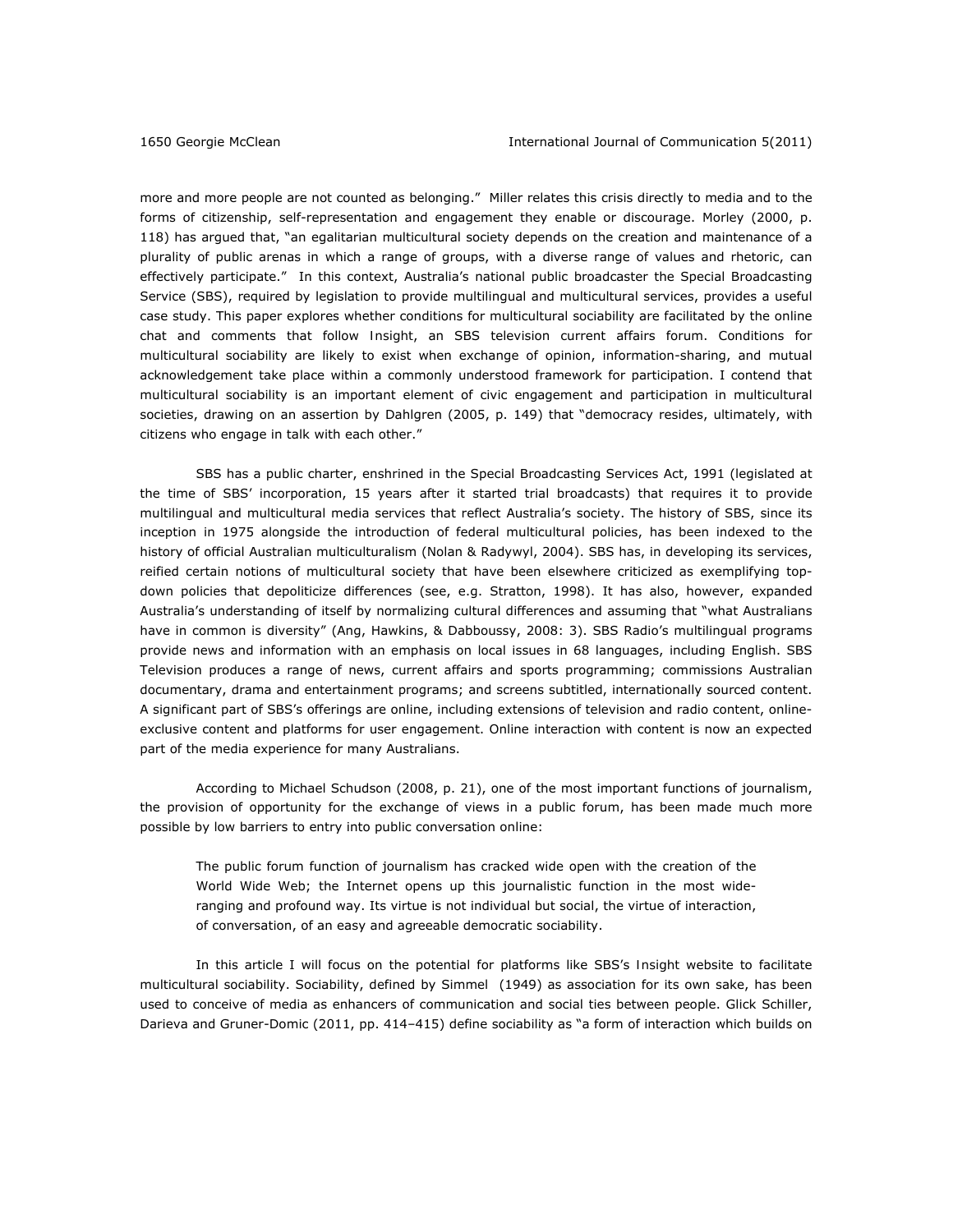certain shared human competencies to relate to multiple other persons as well as the desire for human relationships that are not framed around specific utilitarian goals."

This definition offers a useful framework for investigating online chat and comments, as it highlights the interactions, competencies, and relationships that are formed in less constructed forms of conversation. Glick Schiller et al. develop the notion of cosmopolitan sociability, which they describe as "consisting of forms of competence and communication skills that are based on the human capacity to create social relations of inclusiveness and openness to the world" (2011, p. 402). Here they draw on notions of cosmopolitanism developed by theorists such as Kwame Anthony Appiah (2007, p. 57), who suggests that "cosmopolitans assume that all cultures have enough overlap in their vocabulary of values to begin a conversation" an act of openness and receptivity to difference.

Glick-Schiller et al., (pp. 401–402) in their definition of cosmopolitan sociability, offer a criticism of multiculturalism as ultimately reinforcing of "naturalized and bounded difference." Although such criticism is not uncommon, I argue that multiculturalism, as a policy platform, has a democratizing effect as it affords ethnic minorities some political agency via strategic identification within a community rights model, providing important access to services (Baumann, 1999; Morley, 2000). Multicultural policies incorporate cultural difference within an overarching framework of agreed terms for mutual recognition and coexistence, based on an understanding of the equal worth of all cultures (Taylor, 1994).

I suggest that the term multicultural sociability recognizes the contingency and contextuality of conversations within a multicultural society in which individuals may align themselves with (or distance themselves from) others through strategic processes of identification. This is particularly true in anonymous online environments where identity is not fixed (Dryzek, 1987; Poster, 1995). Multiculturally oriented media, such as SBS, offer an intervention in which the conditions for participation from a diversity of cultural groups and range of views are central to the broadcasting charter. Dryzek and Niemeyer (2008, p. 485) claim that such an approach is crucial for participation, arguing that "representing a previously marginalized discourse may mean that a particular category of people gets constituted as agents within the discourse."

S. Elizabeth Bird (2011, p. 491) describes how the "cultural significance of news emerges through everyday interaction" as audiences use news as resources about issues from "morality, to religion, to race." Bird has a particular interest in what she calls trivial news. I suggest that this kind of talk also occurs in more serious-minded online news and current affairs sites that offer new opportunities for different forms of sociability. This study conceives of Web-based interactions as part of everyday life, reflective of everyday misconceptions and prejudices, as well as mutual curiosity. Janssen and Kies (2005, p. 321) note that online discussion sites on which no identification is required could have a "disinhibiting effect" on political conversation. Dahlgren (2005, p. 156) writes that "the Internet seems to offer opportunities to participate for many people who otherwise find that there are too many taboos and too much discomfiture in talking about politics in their own face-to-face environments."

Online spaces can allow diversity of voices in a range of ways; however, as Bird (2011, p. 500) cautions: ". . . not all online news sites encourage collective, constructive interaction." The online public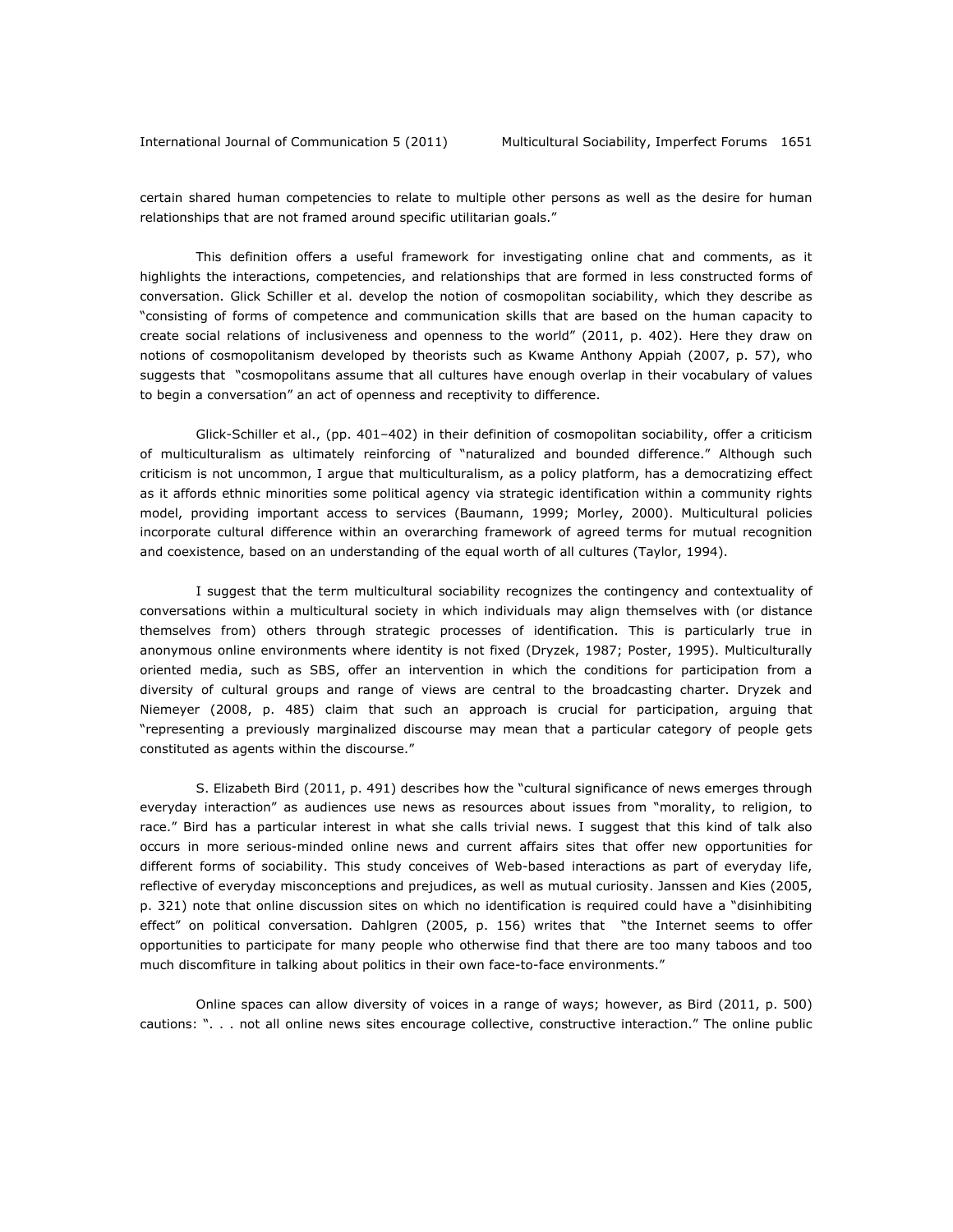media space does not necessarily mean an ideal public sphere as conceived by Habermas (1989), in which public opinion is formed via rational public debate. For one thing, online debate is rarely rational—it is more frequently "fragmented, nonsensical, and enraged discussion"—and there is difficulty in bringing together conflicting points of view (Papacharissi, 2002). As Ang and Pothen have noted, "'contact' does not necessarily equate to 'dialogue,' it may just as well involve conflict, passing association, or sheer indifference (2009, para. 55)." Dryzek (1987, p. 666) has expressed pessimism about online intercultural exchange, claiming that "people from different cultural backgrounds are unlikely to come to agreement, especially under real time constraints" as consensus requires "shared norms and socialization experiences on the part of participating individuals." However, Appiah (2007, p. 85) notes that conversations across boundaries of identity do not require the development of consensus or agreement on common values. He asserts that conversations and encounters, properly conducted, are valuable as a form of engagement with the ideas of others, important to help people get used to one another, a key requirement for practical tolerance and coexistence in a culturally diverse society. The distinction here may be Appiah's qualification that they be properly conducted, as encounters do not always represent a genuine form of engagement with others.

Some studies of online environments have pointed toward a kind of political narcissism in which participants seek out others who share their perspectives in a kind of echo chamber of self-affirming views (see Deuze, 2007). As Papacharissi (2002, pp. 14–15) notes, "these technologies carry the promise of bringing people together, but also bear the danger of spinning them in different directions." Online forums, because of anonymity and unstable identity, may just as easily provide platforms free of personal accountability, frequently allowing for vilification and anonymous bullying (Curtis, 2007). Online discussions can tend to privilege opinion, subjectivity and the personal (Hartley, 2008), a kind of anonymous graffiti without requirements for personal accountability. It is important to explore the quality of online debate rather than equating interactivity *per se* with better democracy (see e.g., Bird, 2011; Macnamara, 2008).

#### **About** *Insight*

SBS's online sites frame debates by setting agreed terms for participation. The sites (as part of multicultural public discourse) offer a common set of reference points that facilitate exchange within a mutually understood set of parameters. Forums, such as *Insight*, emphasize values of collective deliberation and norms of public debate strongly identified with national public service broadcasting (Barnett, 2003: 8). Such parameters encourage mutual acknowledgement in a culturally diverse society. This study explores the conditions for multicultural sociability and forms of audience participation, facilitated by online audience response to three *Insight* episodes broadcast between 2009 and 2010. I suggest that sociable talk and exchange among divergent positions and cultural perspectives represent important forms of participation in a multicultural society.

*Insight* is a televised current affairs forum program, extended in recent years into online audience conversations with guests from the program directly after each screening (Live Chat); an online comment section (Your Say); calls for audience participation and for new topics, participants and questions to be included in the television programs; a Facebook page; and a Twitter account. *Insight* is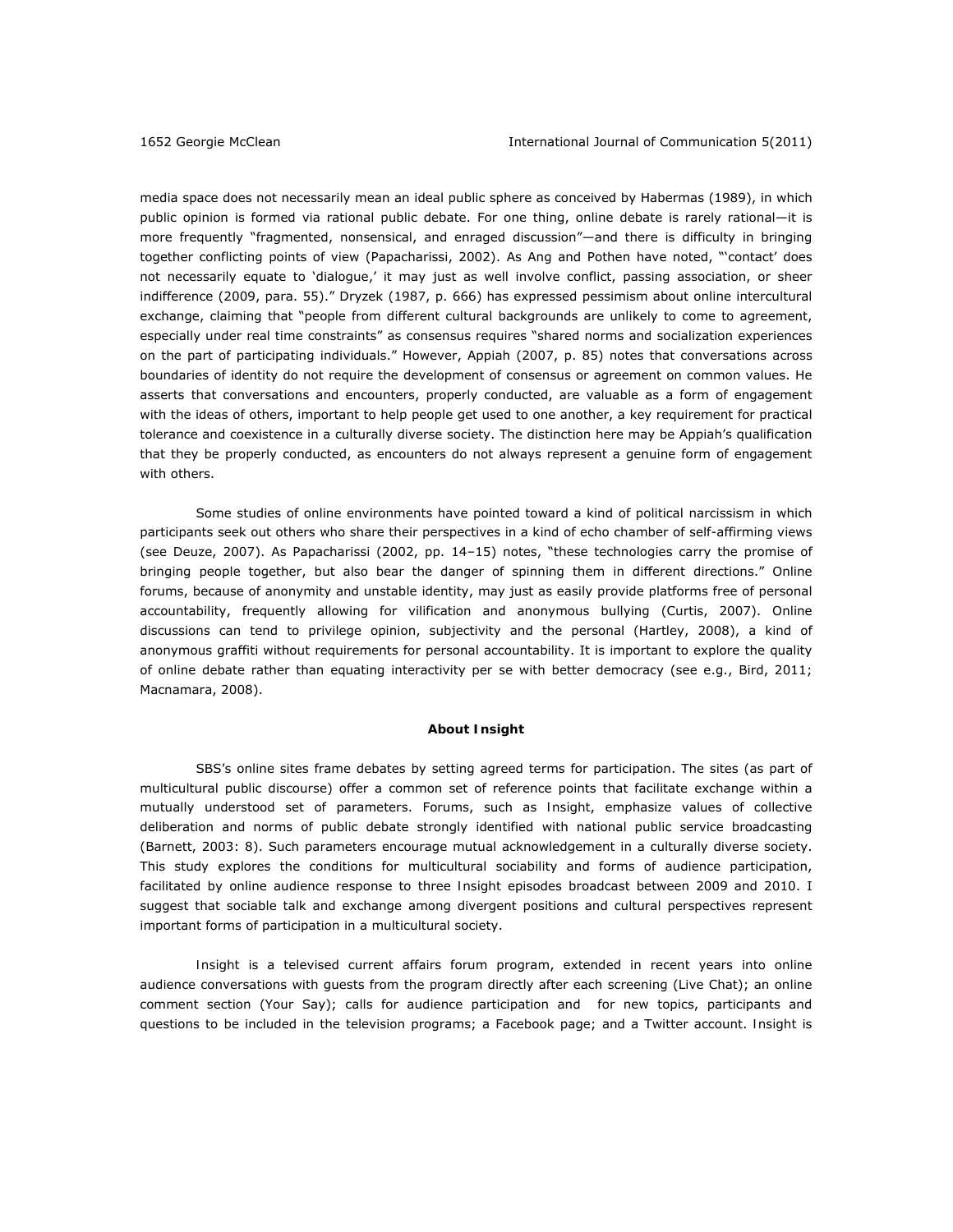self-described as the place to speak your mind. The program presents itself as a counter to the spin that some describe as a major source of the destabilization of contemporary democracy (see Dahlgren, 2005, p. 150) *Insight says*, on its site, that "there's no hiding behind press releases and spin on Insight, it's face to face debate." Of course *Insight* does not occupy a space outside mainstream public discourse. Topics are generally triggered by political developments or major news events, and the debates can echo dominant discourses.

 This study explores an in-between space that is neither entirely user-led nor fully editorialized: moderated Live Chat and Your Say user comments sections on the SBS *Insight* website. In the weekly television program, host Jenny Brockie guides the one-hour discussion with about 50 invited guests, including public representatives, experts and politicians as well as ordinary individuals (although the higher-profile participants are often given more time).

At the end of each televised program, Brockie invites viewers to continue discussion online and notes that some program guests will be available to answer questions on the SBS website. This postprogram discussion takes place in Live Chat, which runs for about an hour after the broadcast, moderated in real time by two or three SBS staff. Your Say is a comment section, with reply and agree/disagree functions, that stays active much longer online after the broadcast (with most comments accumulating in the week after the first-run broadcast). Topics with a high volume of participants tend to have a very slow pace of chat, significant limitations to the forum design. The SBS moderators activate each comment individually, rejecting comments, as required by legal requirements and SBS editorial standards. The online producer may intervene to draw attention to the moderation standards. An example:

*Hi everyone. We appreciate this is a hot topic of debate but remember ANY comments that are deemed to be racist in nature or racially vilifying will NOT be published. We reserve the right to edit your comments for brevity or if they are deemed to be offensive. Regards, The Insight team.* 

Some participants resist the moderation of the forum. For example, one contributor responded to the above post thus:

*If you don't [like] racial comments―then don't start shows which are clearly related to race. Who gives you the right to say what is wrong and what is right? Aren't you a public broadcaster? Where does the money come from to pay your salaries at SBS? Don't tell us what we can write.* 

This contributor expresses the view that participants should be allowed to set their own terms for debate. Others called for greater moderation. An example is this contributor, addressing the producer after a series of inflammatory statements about Islam posted by user MG:

*Insight Producer, is this being moderated? How are MG's comments getting through?*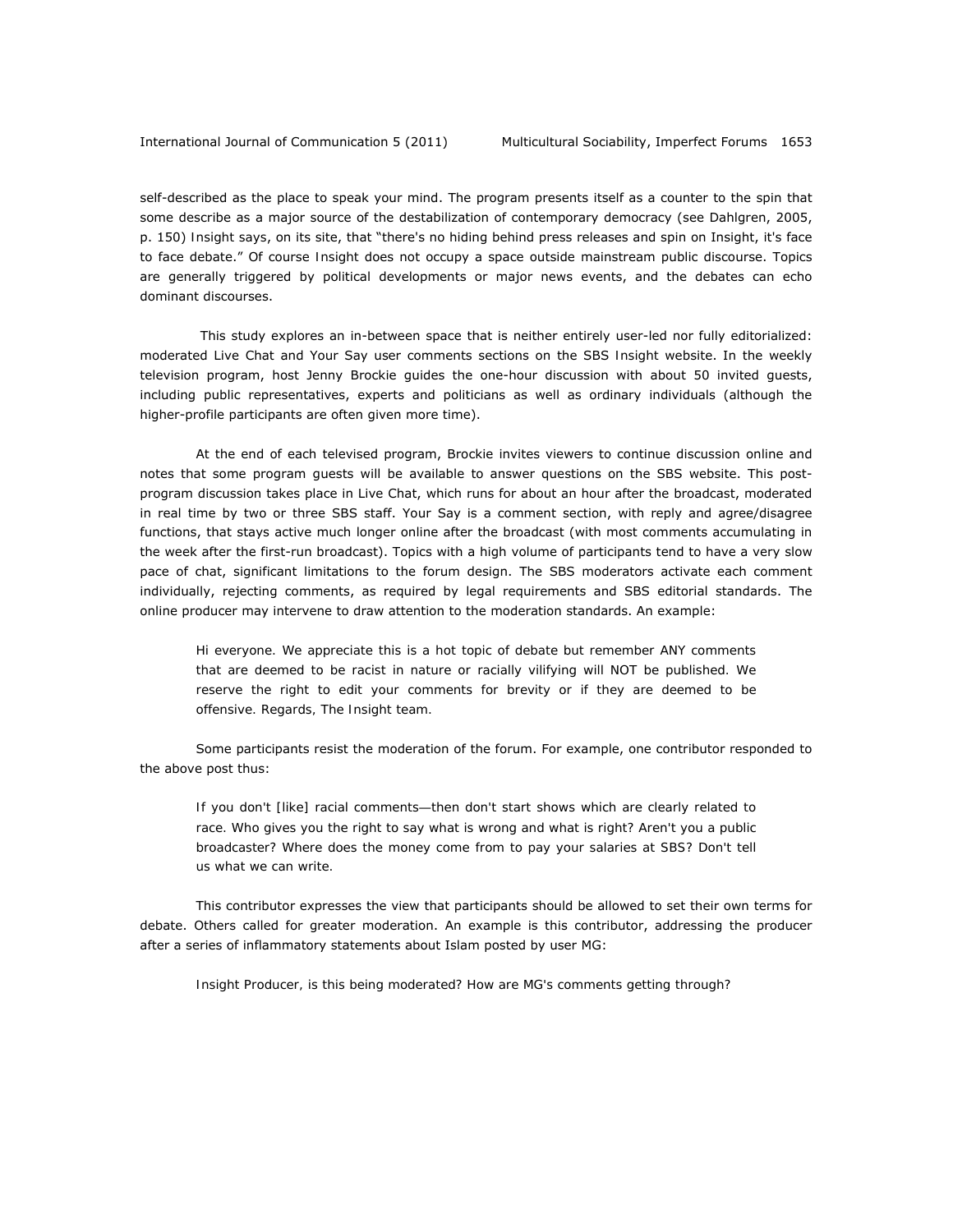The forums included a level of community regulation, with participants either ignoring or censuring inflammatory comments. Many applied their own norms to the forum:

*Micko if you're rigid enough to look at a problem and solve it by blaming it on the victims then maybe you shouldn't be on this chat.* 

Several users asserted that racist contributors shouldn't watch or chat on *Insight,* believing that this forum was not for them. This may reveal a valuing of the forums as a space for tolerant or open exchange. Disruption of these norms elicited responses, mainly angry, from participants who felt comfortable acting within the shared terms of the multicultural environment of SBS sites. Moderators also contribute to the flow of discussion by not posting a number of repeated questions, irrelevant comments or repeated responses. This role is described by Janssen and Kries (2005, p. 231) as a "promoter of deliberation" who allows for a level of structure and continuity in debate and some system of synthesis. This, it must be noted, had limited success in the case of Live Chat in particular, and the chat threads were frequently confusing and disjointed, in part because of the time lag between comments.

In order to participate, contributors to the *Insight* online forums simply have to list a contact email, their name or moniker as a user name, and their location. Despite the lack of any explicit design feature of the forum to enable or encourage it, many self-identified in both the Live Chat and the Your Say by adding categories such as Somali, Indian-Australian, Muslim, Anglo Aussie, or a migrant. These forms of self-identification provide examples of the adoption or rejection of positions in a debate, explored later, which create a context for comments and questions to be read by other users.

## **Methods and Approach**

Contributions and comments made through *Insight* Live Chat and Your Say are available online in the public realm, along with vodcasts (online video on demand) of the TV programs, in the program archive. NVivo 8 coding software was used to create a instead of relying on an impressionistic reading. NVivo allows the researcher to create customized frameworks of analysis via open categories of classification. In this study, the customized NVivo frameworks were used to analyze the online comments for the kinds of contributions they represented rather than for the distribution of opinion. I was interested in what the participants were using the forums for and how they related to other users, rather than in contributors' opinions of the issues covered. Coding of the comments was an iterative process, as befitted the diversity of the data.

Janssen and Kries (2005), in their analysis of methodologies employed in the analysis of online discursive spaces, outline the problem of imposing frameworks or rigid models on fluid conversations:

Content analysis is an established method of the social sciences and carries with it implications of controllability and representativeness. The nature of the research question (how to get a true idea of the deliberative quality of an online conversation) however, begs for a more qualitative approach that enables the researcher to reveal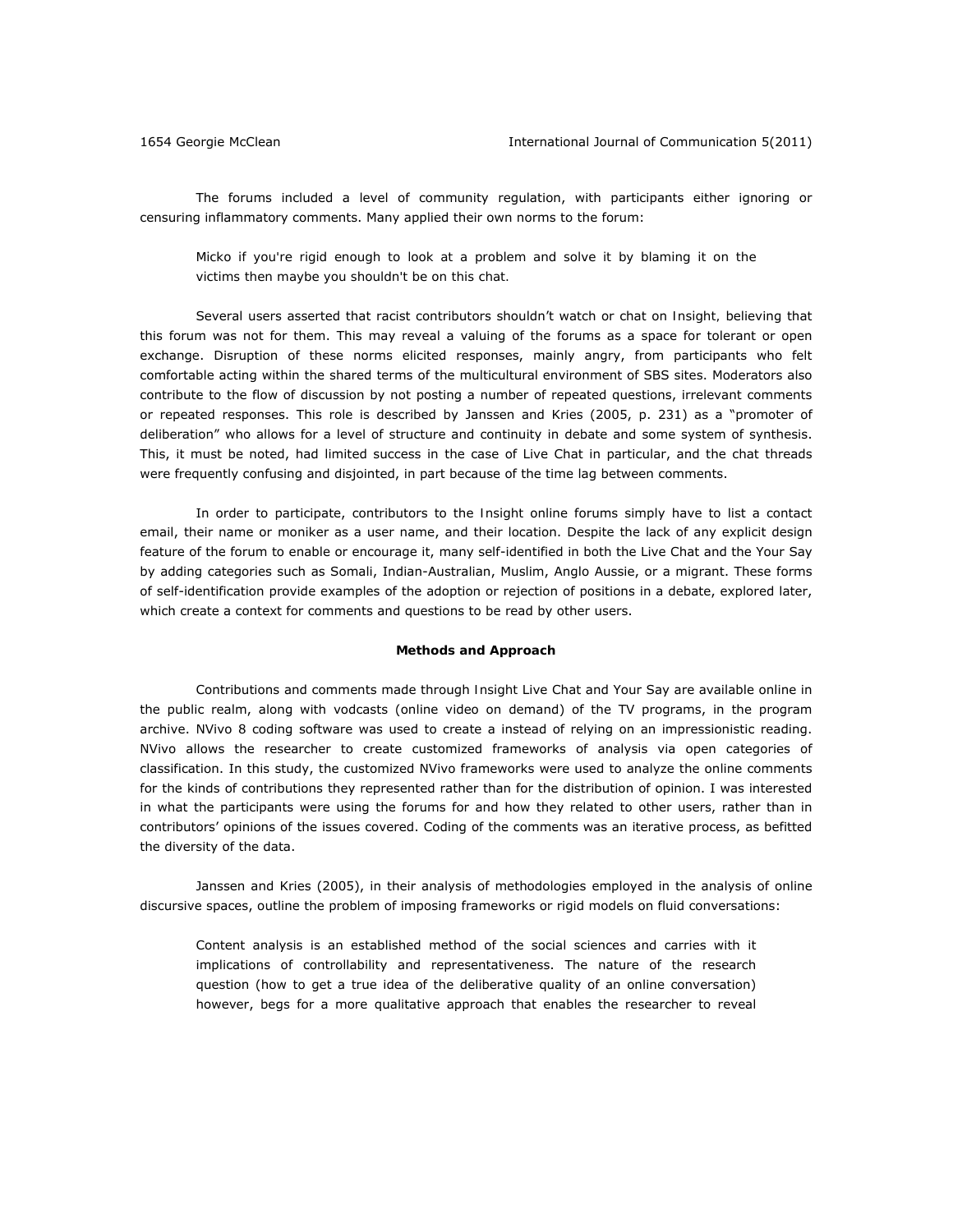discourse patterns in a more inductive manner, instead of a top-down application of some content analysis template. (p. 332)

In attempting such an approach, I was required to continually reshape project categories according to trends that emerged through my analysis and track these back against earlier material. I was less concerned with the numbers of coded comments than with the ways classifying comments allowed themes to emerge in the data. The NVivo categories developed through this process classified several uses of the forums: as platforms for personal venting on the issue; as opportunities to connect and converse with others; as resources for information; or as sites for critiquing or analyzing the experience of watching the TV program. These classifications, grouped for my analysis into the meta-categories below, helped me to explore interactions between forum contributors. The meta-categories:

- o **Expression of views:** This grouping comprised comments that asserted the participants' positions on the issue or related personal experiences without direct reference to other comments in the forum.<sup>1</sup>
- o **Dialogue and debate:** These comments directly responded to other comments (agreeing or disagreeing) or continued conversations in the forums, including by asking or answering questions.
- o **Exchange of information:** These comments sought or provided information, links, references or advice relevant to the topic in discussion.
- o **Understanding:** These comments contained assertions that the televised forum and/or online discussion had deepened their understanding of an issue or the perspectives of others.
- o **Comment on forum:** These involved commentary about the quality, limitations or problems of the forum in general.
- o **Representation:** These are comments about the representativeness of guests or spokespeople on an issue, expressing disquiet with the official multicultural parameters of the debate.

The analysis used three case study programs from the 2009–2010 *Insight* seasons:

 $\overline{a}$ 

- Somali Australians (broadcast September 8, 2009) a forum with representatives of the Somali community on the threat of radicalization after the arrest of three men in Melbourne accused of planning an attack on an army base.
- At Risk (broadcast July 21, 2009) on violent attacks on Indian students and the issues related to international students in Australia, particularly those in vocational colleges offering diplomas in skills prioritized in permanent residency applications.
- Family (broadcast March 16, 2010) about children in unconventional families, featuring children from a range of non-traditional family arrangements, including those with gay parents, surrogacy and inter-country adoption as well as children raised in intentional communities.

 $<sup>1</sup>$  Bird (2011) likens these kinds of comments to the debate structures used by political candidates, stating</sup> positions and not engaging with one another.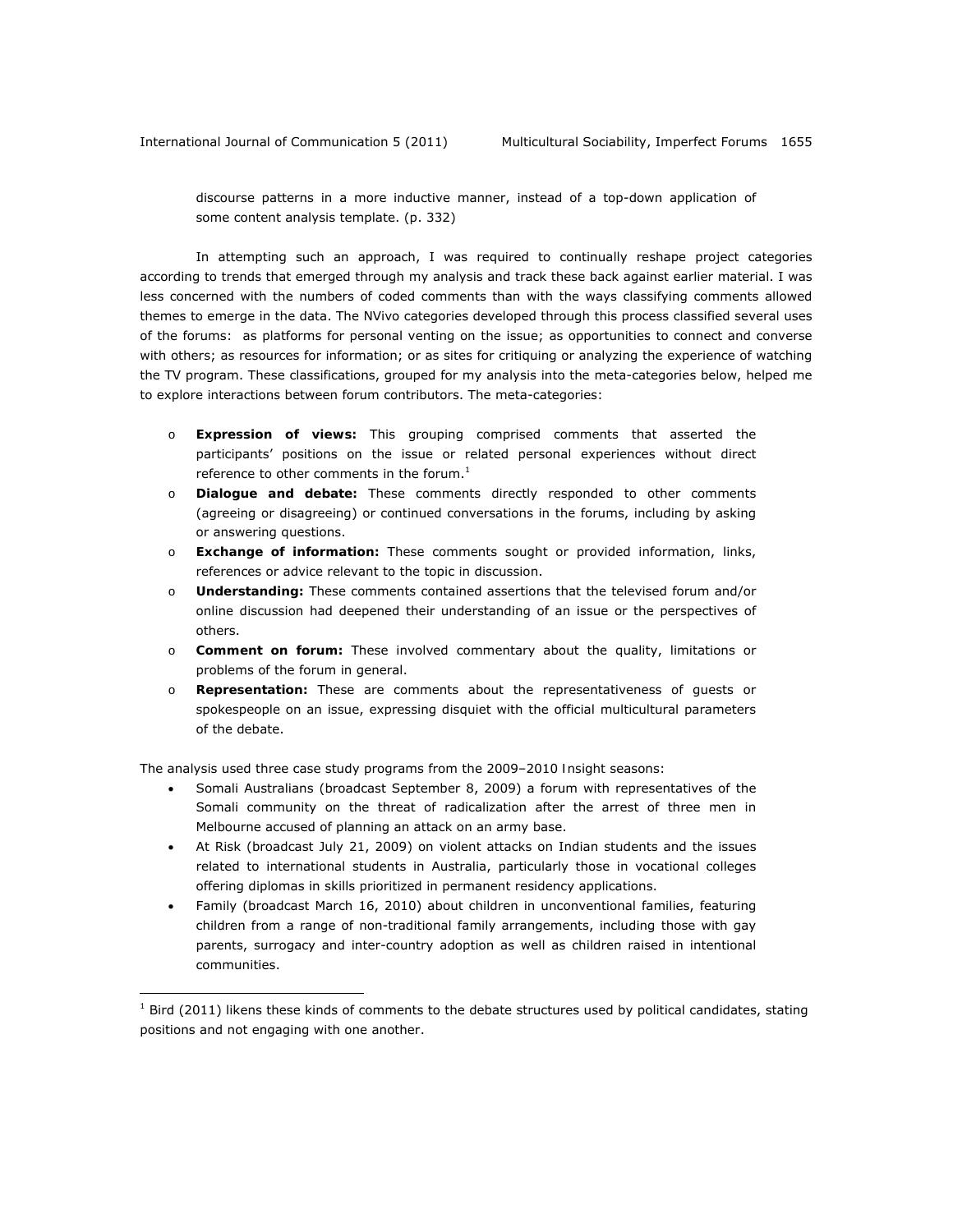The first two topics are very obviously multicultural in that they draw on issues overtly tied to race and ethnicity within a culturally diverse society. The Family program engages with several kinds of diversity that provide useful case studies through which to explore sociability and the quality of online exchange. Specific examples or issues from each program are summarized in the case studies related to the key findings.

#### **Findings**

## **1. Online Dialogue and Debate**

Using the NVivo meta-categories described above, this analysis sought to establish whether participants were indeed reading others' contributions and engaging with one another or simply using the online space as an opportunity to vent after watching the program. About a quarter of the comments directly referenced or responded to others' comments in some way. There were also significant levels of interaction, in which participants corrected, challenged, endorsed or situated others' contributions. There were, for example, several instances in which individuals speaking from their own experiences were able to respond to critical comments in the same online space. There were many examples of reactive and polemic posts (which can characterize online participation), but there were also genuine questions and more considered or discursive contributions.

Many contributors expressed complex and at times contradictory views, in which they agreed or disagreed with others. These subtleties of position are far less represented in more heavily editorialized contexts such as televised current affairs, which have a requirement to represent a balance of views (see, eg. SBS, 2006). The online environment also created platforms for a more complex set of selfidentifications in which certain cultural, political and regional identities were adopted or rejected in expressing views on an issue in which ethnicity played a major part. These kinds of identifications may have been examples of "enabling modes of objectification" in which "collectivities describe, redescribe and argue over who they are" (Werbner, 1996, in Morley, 2000, p. 236).

### **Case Studies:**

### **(i) Somali Australians: Speaking Back**

 The Somali Australians program was broadcast after the arrest of several Somali men from Melbourne on terrorism charges related to a planned attack on an Australian army base. These arrests had prompted familiar panic about home-grown terrorism and extremism and radical Islam related to Australian Muslim communities (see Poynting, Noble, & Tabar, 2004). The Your Say platform for this program enabled Somali participants to respond to intolerant or critical postings (of which there were many, alongside roughly equal numbers of comments supportive of the Somali community). Several participants, identifying themselves as Somali, took the opportunity to make their case to the broader community by speaking for their own experiences. Several expressed a belief in the power of dialogue to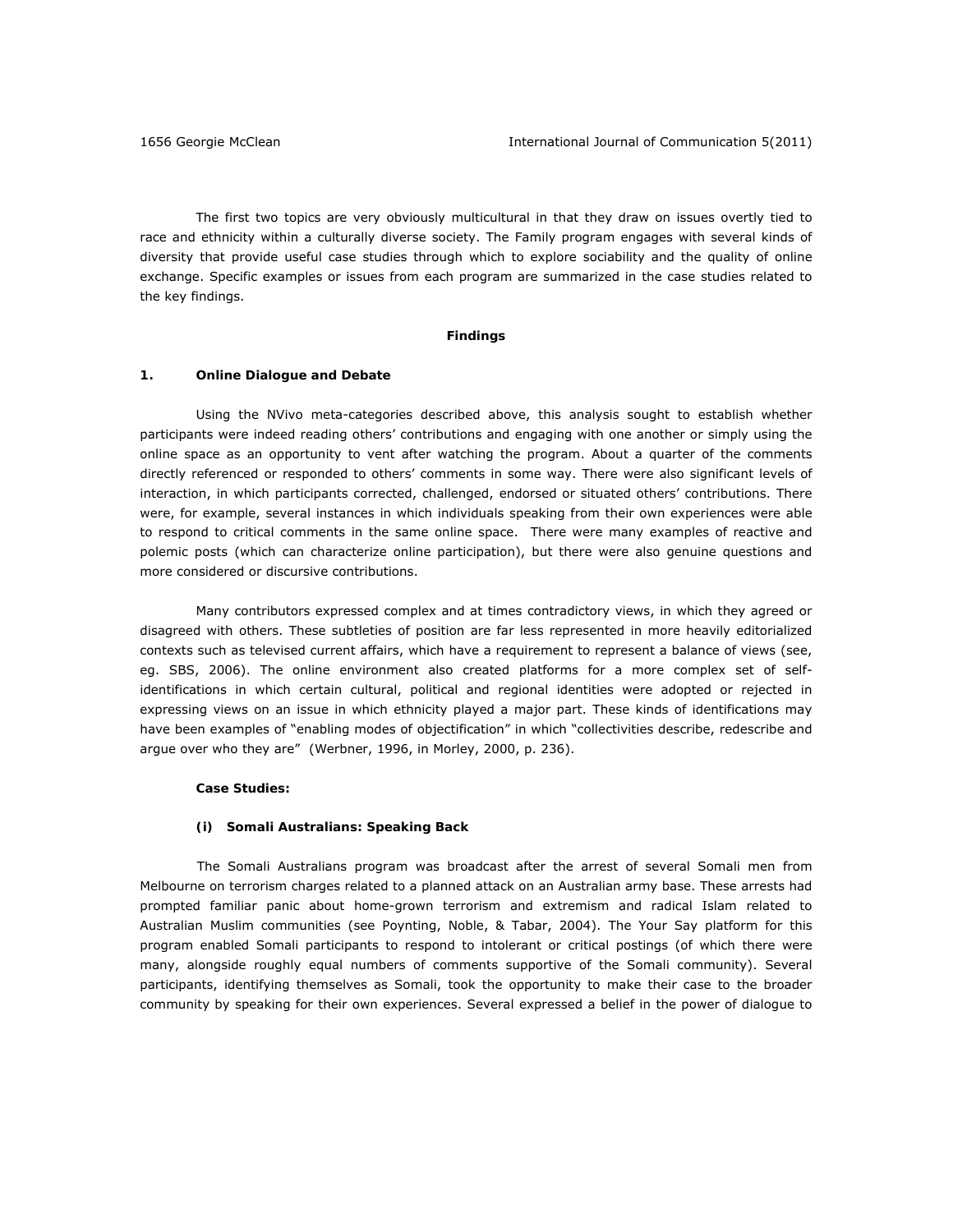transcend difference of views. For example, Mariam Issa, a participant in the televised forum and an official guest online, wrote:

When we all come together with good intentions and sincerity and use dialogue activities we then have a better vision of living together (Somali Australians Live Chat).

For Issa, as evidenced by this and other comments, the forum itself created a better society, in which dialogue enabled a better future.

#### **(ii) At Risk: Identifications and Complexity**

The At Risk televised program covered then-recent violence against Indian students in Melbourne and comments by senior police that the victims had been soft targets. Much of the debate focused on whether the violence against Indians had been racist or opportunistic. The program also explored, early in the public debate, a series of concerns about the conditions for international students in Australia. The unofficial links between fee-paying education and preferred status for immigration had been lucrative for Australia (as international student fees were a major source of income), but the poor regulation of the international education sector, particularly in privately run vocational colleges, had led to the exploitation of many international students seeking permanent resident status. Guests on the televised program included of a number of Indian students, including those who had been victims of violence: senior police, student representatives, community leaders, and vocational college representatives.

The Your Say comments for At Risk contained by far the most that disagreed with other posts (around a third of comments) of the three forums in this study. Most of these were about whether racism was a major problem in Australia. The Your Say forum provided a platform for the articulation of positions that resisted the easy polarization of assumed Anglo-Australian racism and migrant Indian agitation.

If you want to say that Australians are racist than it should also be acknowledged that Australians are diverse, and there are many Australians who also identify with another culture such as Indian. . . . So by calling Australia racist you implicate many identities like Aussie Indians. (Suzu4381, Laverton, At Risk Your Say *Racism and Australian Identity*)

Others reaffirmed the diversity of opinion within the Indian community and rejected others attempting to speak for them.

Not all Indians have the same opinion; we would be a stupid, robotic race if we all believed the same thing. You do not represent the Indian voice. . . . (Vijay Sinha, Strathfield, At Risk Your Say).

Many self-identified Indian-Australians distanced themselves from the representation of Indians by the students' spokespeople. For example, in a comment titled "Not all Indians are like this," Arjun Pande of Sydney distanced himself from "uncouth" Punjabis, and Seema Singh of Melbourne described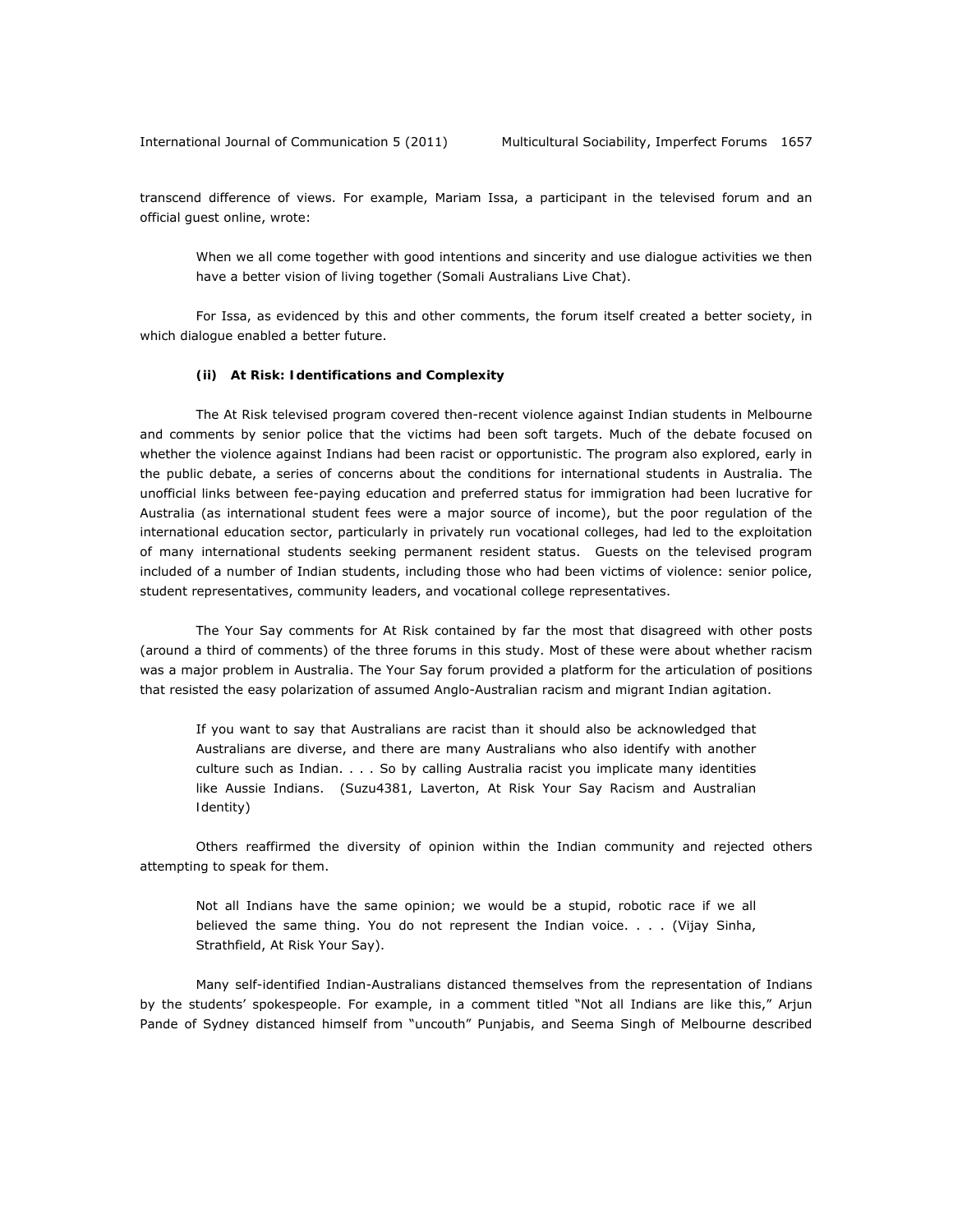"uneducated, misinformed and selfish" Indians "tarnishing our reputation." This kind of distancing represents a form of strategic non-identification, creating new subject positions in a debate in which race and ethnicity are politicized.

# **(iii) Family: Mutual Affirmation and Sociability**

Family was very different in feel from the other study programs. Rather than exploring recent political conflict in a multicultural context, it set out to question what makes a family in relation to recent changes to surrogacy laws in Queensland. The program guests were all young people who had been raised in unconventional family circumstances: children of gay parents; children conceived via surrogacy or donor sperm; inter-country adoptees; young people raised in communes or intentional communities in which parenting was collectively shared. Despite the disparate range of issues and experiences described in the program, the emphasis in the online debate was on mutual affirmation and consensus on values. The chat and comments after the program involved high levels of collective identification and endorsement of the program and its participants. Family's Live Chat and Your Say included a small number of highly engaged participants who tended to make multiple contributions. There was, among these comments and chat, the sense of being inside a community. There was a strong sense of easy and agreeable sociability among participants (including pleasantries such as "thank you" and "you're welcome" and "Goodnight, thanks for all the input"). Only four comments challenged the mutual support and agreement that permeated Live Chat and Your Say. One was from Ali, a self-identified Muslim, from Perth who suggested DNA tests before allowing people to become parents, sparking outraged responses from several participants. One urged him to watch the program again, as though that would change his mind, and another suggested he "read the rest of the comments if you disagree - your narrow view is not really supported." These contributions suggest a belief in deliberative consensus described by Ackerly (2006) in which participants are able to learn from other comments and come around to the prevailing view.

# **2. Online Resources and Information Exchange**

There was evidence in these forums of an exchange of information and advice as well as crosscultural engagement with others' opinions (by, for example, seeking clarification of a viewpoint, asking questions or responding to other comments). Many appeared to treat the access to forum participants from other cultures as an opportunity to further their understanding of cultural difference, thus strengthening connections between groups, a kind of bridging social capital (see Dryzek & Niemeyer, 2008: 105). Such exchanges represent mutual acknowledgement and a willingness to share information or views within an agreed framework in the context of cultural difference. These expressions of curiosity or self-identification, often answered with suggestions for offline connections, generate important resources for practical tolerance (for use of this term, see Ang, Brand, Noble, & Sternberg, 2006, p. 37).

## **Case Studies:**

# **(i) Somali Australians: Understanding Cultural Others**

Both Live Chat and Your Say following the Somali Australians program included many questions posed to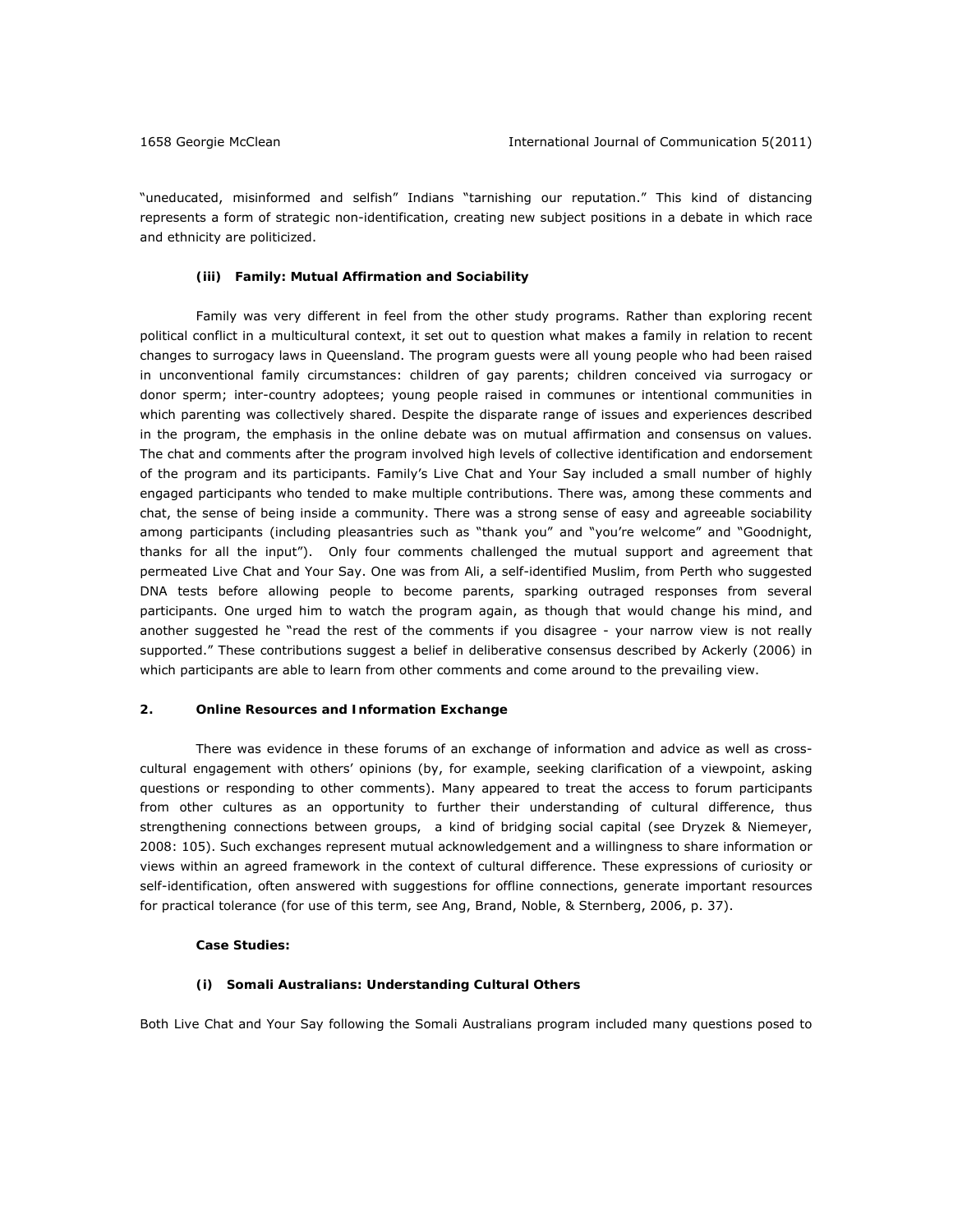other participants in the forum, especially about Islam. Several participants appeared to view the forum as an opportunity to seek greater connection or as a resource for understanding. For example, one Live Chat participant, Melissa, says: "I was wondering if there is a Sydney-based Somali community where it may be possible to visit and become acquainted with Somali culture." Another suggests an open day for community contact:

Sheikh Isse Abdo Musse, I thought you spoke wonderfully tonight. Could you please tell me if your mosque has an open day to allow people from the wider community to see what happens inside? People have a general fear [of] the unknown and it may dispel some of the unfounded rumors relating to the religion of Islam. (Sarah, Somali Australians Live Chat)

Several self-identified Somali participants volunteered information or connections, attempting to find points of exchange, including for those who have no clue about Somali culture:

Most of Somalis arrive after 90s we are a tiny dot in a wider community. we are Australians as well, we are tax payers, we work in education, welfare, child services, employment services, broadcasting, hospitals, age care, [as] taxi drivers etc., most of the Australian communities are very gentle and nice people but we are willing that the others who have no clue about Somali culture and religion please let us do your research or contact us so we can chat me and you we are Australian. (Khadija, Somali Australian Live Chat)

# **(ii) At Risk: Advice and Offline Action**

 More than in the other forums, participants in the At Risk online discussions expressed the hope that the comments would somehow reach government. Many demanded that action be taken by either the Australian or Indian governments on the issue. These kinds of comments suggest that many participants saw this as an active actual engagement in political or policy processes, in a sense classic civic engagement. The online forums included a significant number of calls to action and arguments that people have to do something about the problems of private colleges. The comments urged others to contact representative bodies, complain, get legal advice, etc., exhorting students to work from within to improve the system.

The online forums following At Risk contained lots of personal stories, advice, information, and advocacy contacts supplied as part of the discussion. Some comments on Live Chat sought advice on the safety of specific locations in Australia, presumably from overseas participants canvassing the possibility of studying in Australia. These connections, suggestions and exchanges of information could be seen as direct results of the forum, whatever the broader impact on government or policy may be.

## **(iii) Family: An Online Support Community**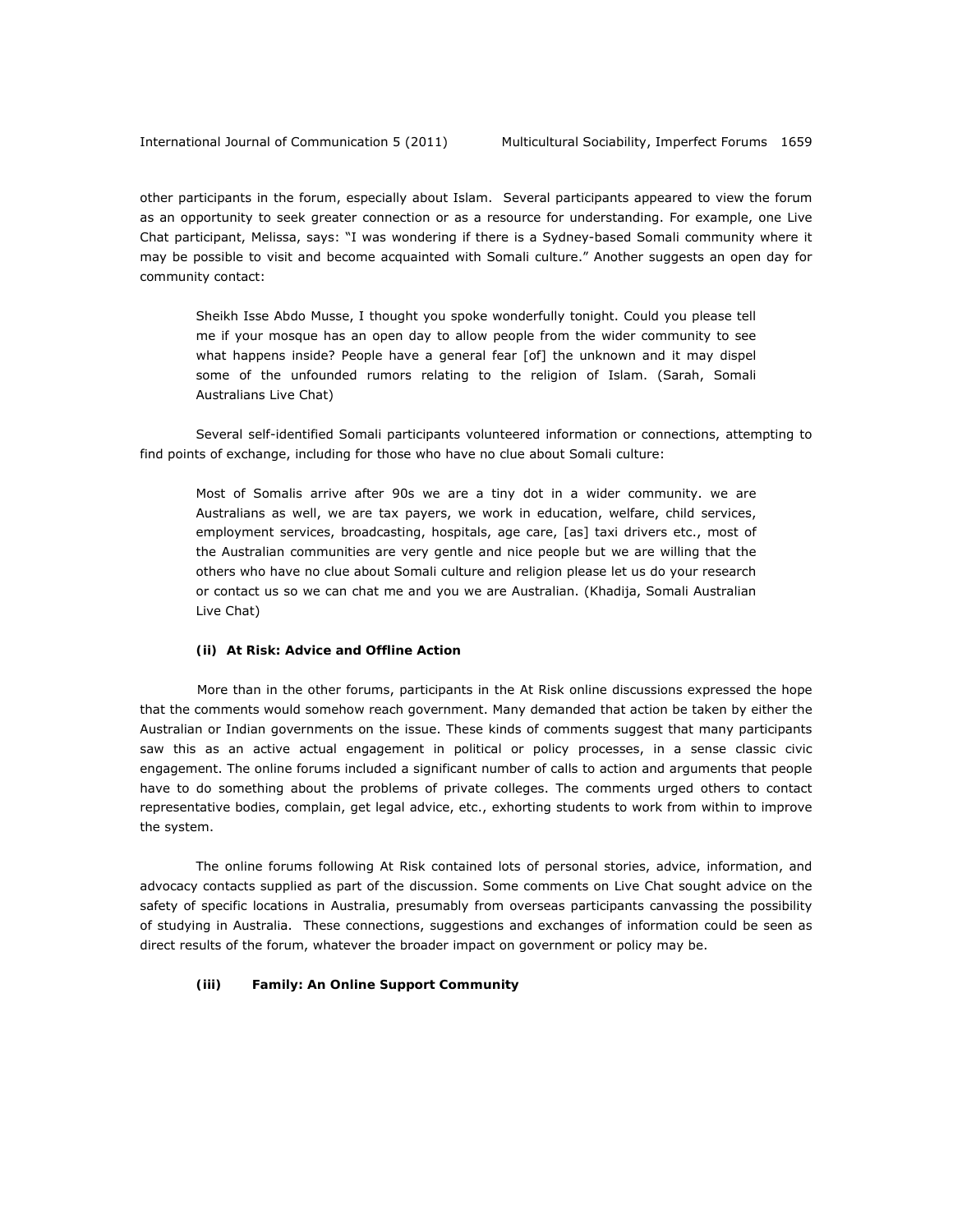The online discussions generally framed the young guests of the show as experts based on their own experiences and despite some resistance from them. One in 10 endorsed program guests in glowing terms. The participants formed an online support group, many seeking advice and providing links, information and reassurance. Live Chat contained many specific questions and advice. For example, participants asked detailed questions about intentional communities; lesbian mothers asked for advice on supportive schools; parents asked how old their kids should be before they can be told they were conceived by donor sperm; others asked about adoption experiences. Ann, the adoptive mother of a 15 year-old girl adopted from overseas, who had been asking Mauritian-born televised program guest Christina for advice, wrote:

Thanks you so much, Christina, for your reassurance. I wish I could have a hotline to you at any time to seek advice as I need it! (Ann, Families Live Chat).

Ann, like many others in the forum, appeared to consider this access to the forum guests as a resource for their own decision-making. Much of the online commentary took the form of descriptions or revelations of personal experiences. The forums, protected by anonymity, created a kind of online confessional. Forty percent of online Your Say comments and 30% of Live Chat comments described personal experiences either in response to questions or simply as contributions.

## **3. Frameworks of Analysis and Terms of Debate**

 The frameworks assertion category was used to group comments that overtly asserted a new or individual way of understanding an issue. Expressions such as "the real problem is . . ." or "this is actually a problem of . . ." or "why aren't we talking about the real issues? We need to look at . . ." were common. The data revealed that the online environments were conducive to these kinds of assertions, more so when there was considerable controversy (such as the Somali Australians and At Risk programs) than in more mutually endorsing environments (such as the Family program). Assertions of individual frames of analysis also limited the possibilities for multicultural sociability, however, as they tended to disrupt the threads of conversation, making them incoherent and disjointed. In all of the case studies, there was a sense of multiple parallel attempts at conversations and a range of questions, many of which were lost through the slow pace of the chat.

In the Live Chat, the producer regularly interjected to remind participants this was an opportunity to ask questions of the guests and that participants could express their own views on the Your Say comments page. Despite these attempts to encourage reciprocity and exchange, there remained a significant volume of comments expressing individuals' own views. Some genuine questions—those that appeared sincere—were left unanswered in the noise and lag of the chat, and it was often difficult to tell which responses related to which questions. Frustration was evident in some comments, and some participants actively tried to shut down conversations they thought were irrelevant. The Live Chat, in particular, was confusing and difficult to follow. According to Papacharissi (p. 17), "When individuals address random topics, in a random order, without a commonly shared understanding of the social importance of a particular issue, then conversation becomes more fragmented and its impact is mitigated."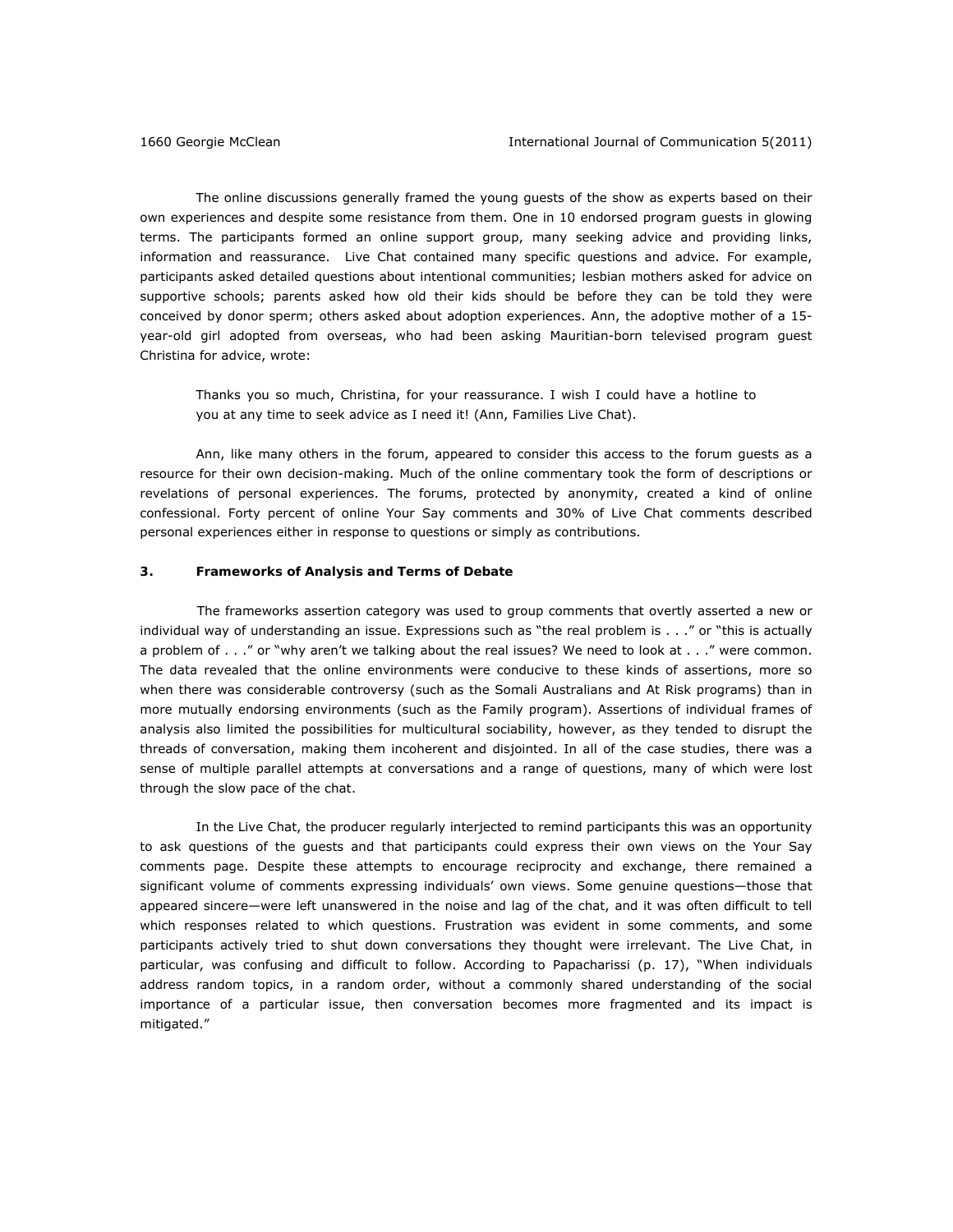#### **Case Studies:**

#### **(i) Somali Australians: Anonymity and Self-Expression**

The Somali Australians online forums exemplified some challenging constraints to exchange and multicultural sociability. Because of Australian laws related to contempt of court, the specifics of the case at the center of debates to which the program was responding could not be discussed. The discussion was instead framed around concerns in the community about radicalization, a highly contested term (see Gillespie, Gow, Hoskins, O'Loughlin, & Zverzhanovski, 2010). A number of comments in the Live Chat and Your Say responses directly criticized the line of questioning in the televised forum that was set up with the opening comment to the Somali participants: "We want to talk to you about your community and about the concerns that you may have about potential radicalisation in that community, particularly of young men" (Insight, 2009). Several participants expressed the view that the line of questioning undermined the possibilities of the debate:

> It was totally focused on what the media always focus on . . . .do you think the presenter was pressured into asking those types of questions? (farz, Somali Australians Live Chat).

Several of the participants appeared to expect that an SBS forum, particularly one with mostly Somali participants, ought to be different from other forms of Australian media. However, comments like the one above suggest that the televised forum was seen as limiting by many of the online participants, as it reproduced dominant discourses on Islam and radicalization. Several online comments followed on the curtailed discussion in the television program about the Al-Shabab movement in Somalia, a discussion that caused apparent discomfort among some TV participants, most denying there is support among Somali Australians for the movement. At the time of filming and broadcast, Al-Shabab had been classified by the Australian government as a terrorist organization, and expression of support for it could constitute an offence under Australian terrorism legislation. Despite this limitation to public discourse, some online participants criticized the guests on the program for not speaking as true Somalis:

Somalis never agree on anything, but throughout the show it seemed everyone was shitting on their pants when it comes [to] the issues of Alshabab. For god sake, say what you believe in like when we are at the coffee shops, don't play chicken. (Ismalure, Somali Australians Live Chat)

LiveChat offered a forum for some less publicly endorsed views, for example this one from Hameed: "I just wanted to make a comment about the support for Al-Shabab. . . . I think we are kidding ourselves by saying there is no support." These kinds of comments were possible because of the anonymity of the online forum, given the legal constraints on discussions about issues or groups like Al-Shabab. The online platforms, by virtue of their anonymity, may free discussion from the more guarded, self-censored positions generally represented in traditional media spaces. The online space allowed for complex positions and differing accounts of community sentiments from participants. By creating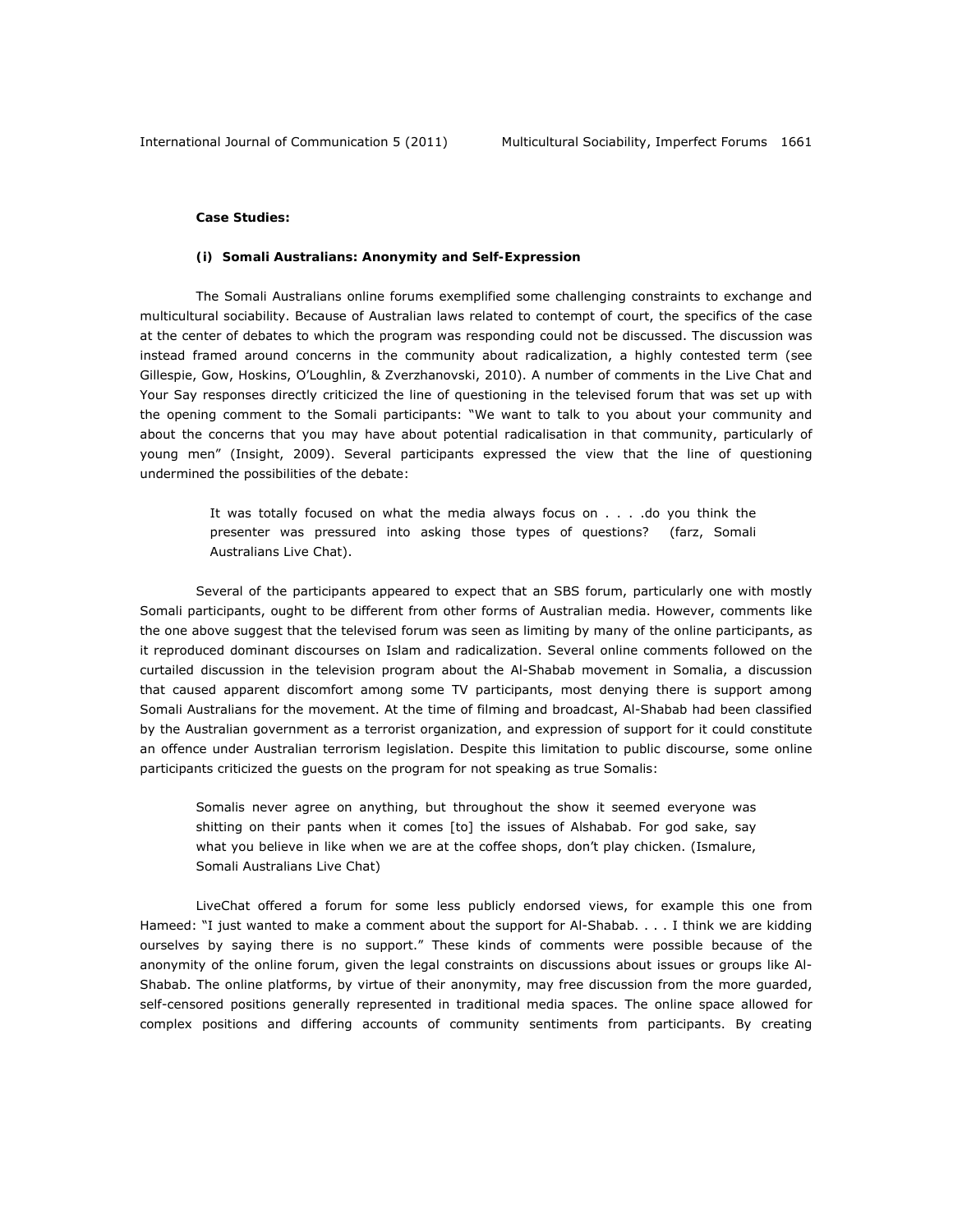opportunity for diversity of perspectives, online forums may overcome the problems of media use by individuals as representatives to speak for a heterogeneous community.

#### **(ii) At Risk: Terms of Debate**

The At Risk program on attacks on Indian students in Australia provided an example of the difficulty in reaching agreement on the definition of a problem or the framework within which to discuss it, which are preconditions for multicultural sociability. The program was broadcast soon after the attacks, in the early stages of the debate on this issue in Australian media; news of the attacks had, however, ignited huge coverage and outrage in Indian media (Ang & Pothen, 2011). Many of the Indian Australians participating in the debate were likely to have been drawing on knowledge of the coverage in Indian media, which contained none of the public messages from police and community leaders being aired in local Australian media (Visibility, 2010).

About a fifth of the At Risk Live Chat comments (69) and a quarter of the At Risk Your Say comments (252) involved participants asserting their own framework or analysis of the issue. These assertions often claimed to reveal the real problem or underlying issue. The level of detail about a range of concerns and the diversity of perspectives were certainly greater online than they were in the televised forum. The online chat and comments after At Risk reflected frustration among some participants with the move away from what they saw as the main area of concern.

What is the objective of this insight session? It started as a "poor boy, you were hit" and it has gone to "bad boy, why did you come here in the first place, to get PR [permanent residency immigration status]." (Gurbachan Singh, Melbourne, At Risk Your Say *Insight objective?*)

It was unfortunate to see the debate drift into the motives of Indian students in studying here and criticism of agencies that promote PR courses. It is a digression from the much larger issue of possible racism in Australia. . . . (Vidyasager, At Risk Live Chat).

The volatility of the terms of the debate may have been evidence of the previously underreported frustration and concern about these issues, which were becoming a major policy and strategic problem for the Australian government. Indian-Australian relations were tested, and Australia's international education sector was scrutinized, revealing a series of significant problems. The issue of racism was consistently downplayed by Australian authorities despite the expression of local and international concern about the issue (Ang & Pothen, 2011).

### **(iii) Family: Co-constructing a Narrative**

The sense of common identification with different families appeared to transcend issues of cultural difference in the Family program, an interesting example of contextual identification (see Baumann, 1999; Brubaker & Cooper, 2000). Many participants in this study claimed that Family provided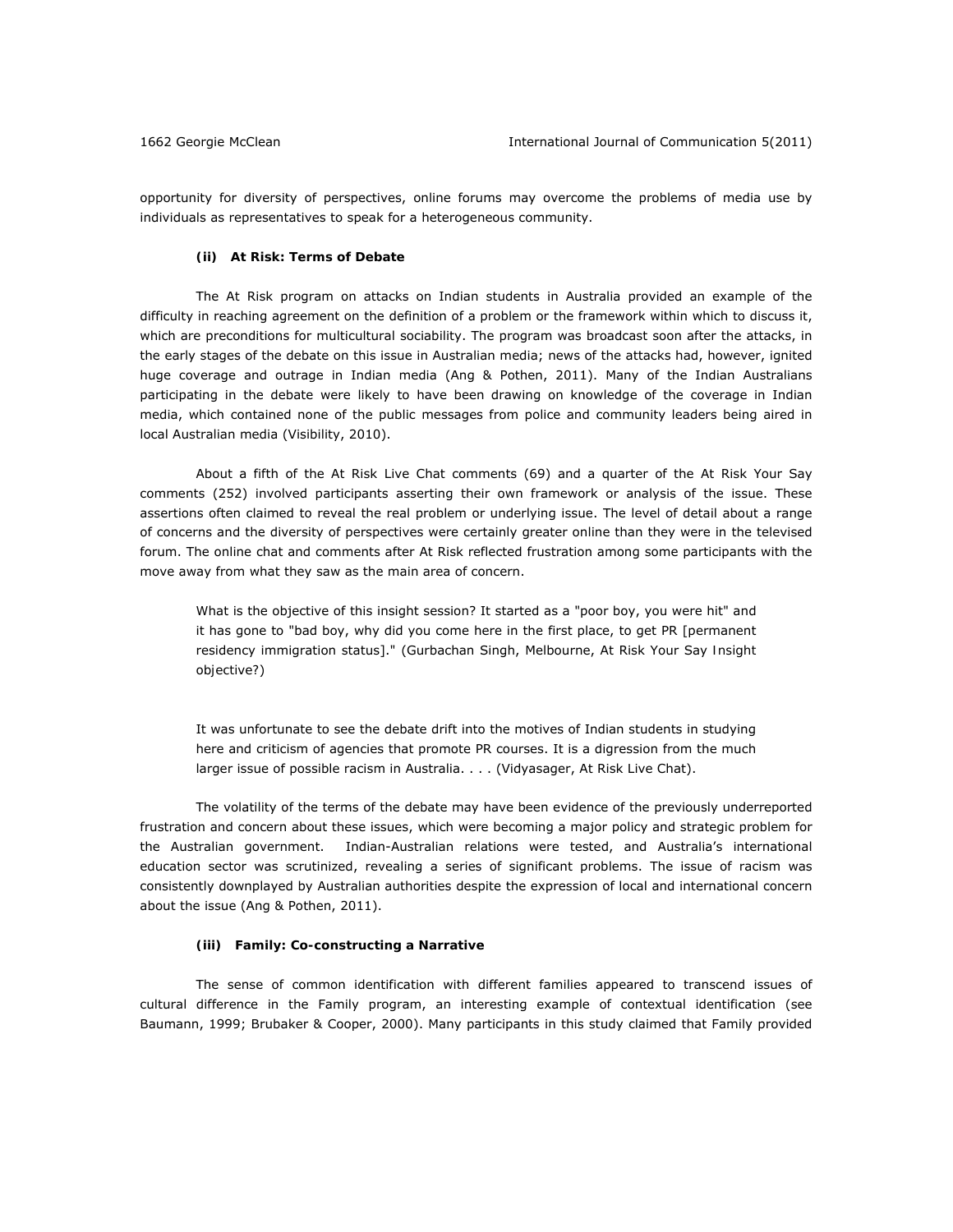support by creating a program that was about them. Beyond the role of normalizing difference, some claimed as transformational the experience of speaking up, hearing new perspectives or getting new information. These kinds of comments involved a level of reflexivity on the part of the participants in which the conversation was valued as a resource in itself. Many expressed the belief that they, or others, would develop better understanding through viewing the program:

I thought the family episode was a real eye opener and a great collection of young people. It was a very well handled forum and illuminated just how non-conventional lives can be and indeed are, making the nuclear family often with all its dysfunction not so idyllic. I do hope minds and hearts were broadened. (Dave Sydney, Family Your Say, *Alternative families*)

*Insight*'s Family program explored diverse topics, but many attempts were made in the online forums to find common themes. The sense of community that emerged out of a diverse group of issues involved references to universal experiences, many of which verged on the platitudinous. Comments such as "all you need is love," "home is where the heart is," "what matters is parental love" were attempts to sum up personal experiences canvassed by the program and forums, which many of the other participants endorsed or extended. The participants in the Family program, as well as those who took part in the online platforms that followed it, overwhelmingly tended to express the view that the program would have some kind of transformative effect because of the differences and understandings of family it reflected.

#### **Conclusion: Multicultural Sociability and the Imperfect Forum**

The kinds of public conversations and interactions facilitated online are quite different from those in other public forums, such as editorially controlled television forum programs. Web contributions are not time-constrained, actively facilitated or required to achieve the same editorial balance as public television content. They are also freed by conditions of anonymity in which no participant is expected to speak for a particular position or view. As a result, a greater range of perspectives, forms of self-expression and types of interaction tend to take place online, in an often chaotic cacophony. The key value of the SBS online sites may be that they bring differing perspectives into one public space. Within the chat and comments sections of *Insight* online, divergent views definitely came together. But how much was clash and how much was conversation?

Within *Insight*'s online forums, sociability was both enabled and contained by SBS's moderation and the common reference points established by the preceding television programs. Multicultural sociability, as I define it, is governed by frameworks that encourage participation by individuals from a wide range of perspectives but curb certain kinds of exclusionary expression. In the context of virulent debates about race-related problems, the parameters and safeguards set by SBS ruled out racial vilification or defamation, for example, which could have curtailed participation for many. The moderation did not regulate the kinds of "fragmented, nonsensical and enraged" discussion described by Papacharissi (2002, p. 10) but it did limit the kinds of anonymous bullying that can deter online involvement. In establishing such a framework, SBS may have facilitated a more inclusive or comfortable forum for participants from a wide range of backgrounds. In doing so under the umbrella of a national public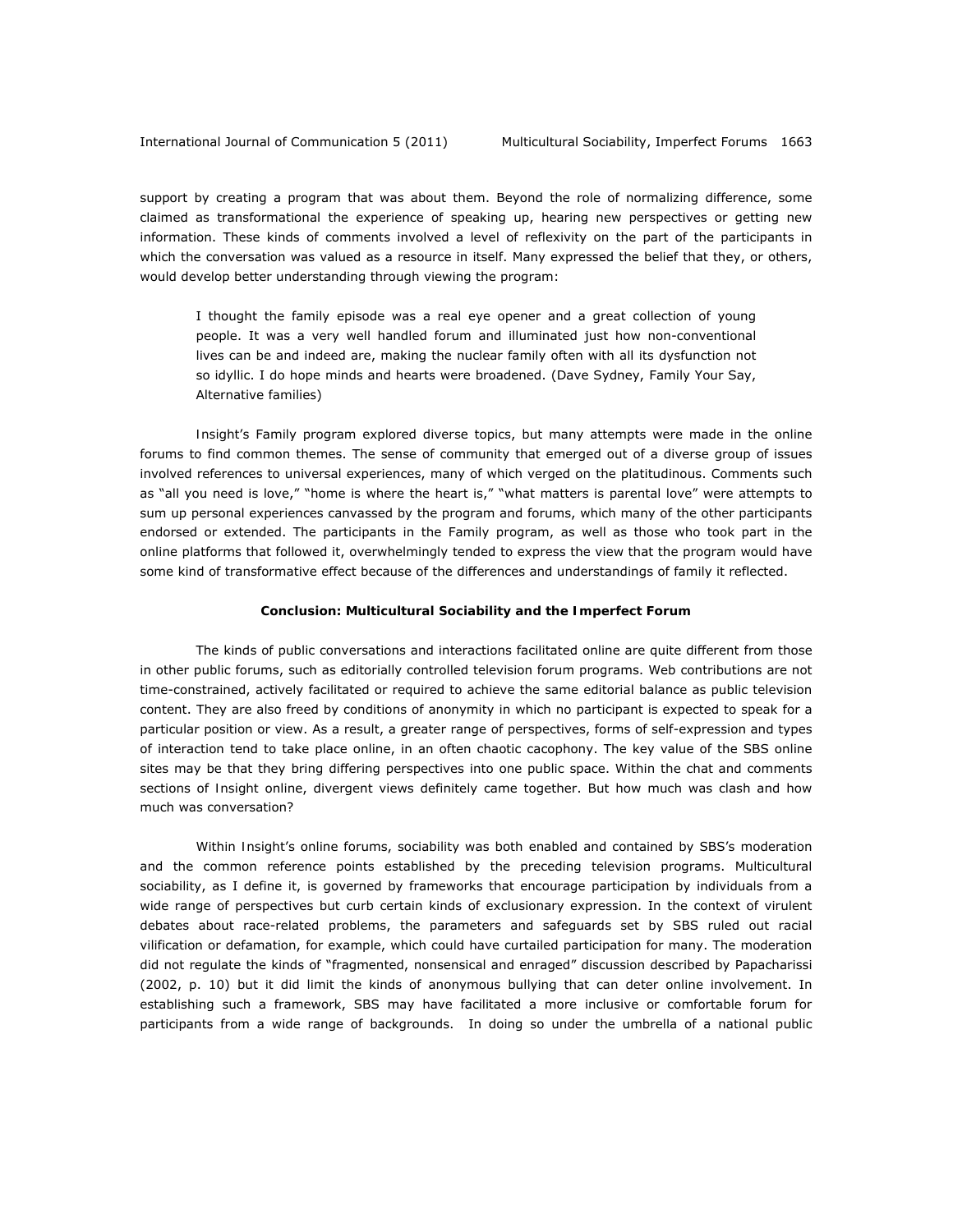broadcaster, the forums promote the exchange and "engagement across differences with the ideas of others" that Appiah (2007, p. 55) describes as essential to the practical success of culturally diverse societies. This model can also counter the tendency of online debate to segregate positions into the politically polarized echo chambers described by Deuze (2007). The Family Live Chat was closer to an echo chamber than the other case studies, with the adoption of mutually affirming positions by most participants. It did, however, importantly "constitute as agents in the discourse" (Dryzek & Niemeyer, 2008, p. 485) individuals whose perspectives or experiences tend to be marginalized in discourses of family in Australia. Live Chat for the Somali Australians and At Risk programs represented more challenging conditions for sociability, comprising conflicting perspectives in the context of politically charged public debate about cultural difference. Participants in the Live Chat and Your Say for these programs were constituted as agents in discourses around Australia's cultural diversity. They tended to employ a range of self-identifications to support their arguments, adopting unique subject positions in relation to the debates. The online forums provided some interesting examples of strategic identification with complex forms of ethnicity and identity, generating new subject positions within debates that are frequently over-simplified in mainstream media.

The *Insight* online engagements allowed for a complexity of views, a framework within which exchanges and mutual recognition between diverse subject positions can take place. These are keys to sociability as they "build on certain shared human competencies to relate to multiple other persons" (Glick Schiller et al., 2011, pp. 414–415). Many of the contributors articulated their opinions within their own framework of understanding; they tended, however, to address a broad imagined audience. Views may have been polarized and fragmented, but they were not ghettoized; the notion of exchange was a fundamental part of the experience of participation. This suggests that the public sphere, rather than being diminished by online fragmentation, is granted new life and new possibilities in online spaces. As Jensen and Helles (2011, p. 531) note, peer-to-peer/interactive audience-led technologies complement traditional broadcasting in modern forms of political democracy and cultural engagement, although they claim "the jury—history—is still out reflecting on what kind of public sphere and cultural forum the internet may become." Despite their limitations, the platforms for multicultural sociability created by these forums are an important resource in a culturally diverse society. They generate opportunities for forms of civic and political participation negotiated within the framework of a public media space of mutual engagement.

Dahlgren's (2005) assertion that talk is essentially democratic leads us to a new valuing of opportunities for public conversation in liberal democracies. Yale University Professor Seyla Benhabib warns, however, that we need to "establish a distinction between virtual conversation and concrete commitments of living together and life forms, which is what democracy is all about" and claims that "there is a danger in talking about Internet democracy . . . It confuses information and exchange of views with action commitments that need to be made over a long period of time" (in Wahl-Jorgensen, 2008, p. 965). Perhaps the best we can hope for in online environments are conditions for mutual recognition and resources that form important preconditions to democratic action rather than any radically new form of it.

This study found evidence of significant recognition and exchange between a divergent positions and perspectives*.* These exchanges were encouraged by the conditions of each forum, contextualized within a commonly understood editorial framework and afforded a degree of legitimacy (and an audience)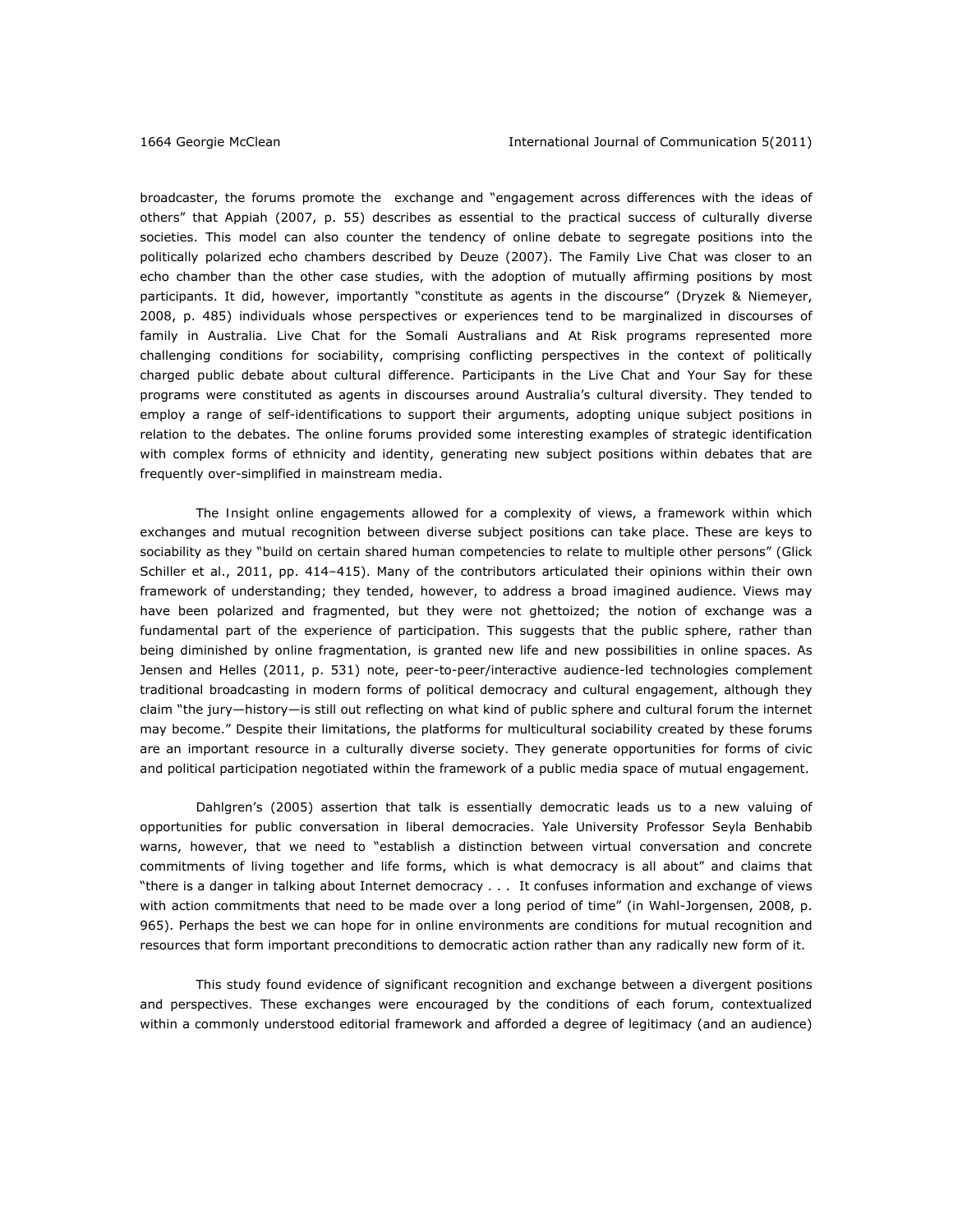through their association with a national public broadcaster with a multicultural charter. The conversations did not necessarily reach any consensus but, as Appiah (2007, p. 78) has noted, understanding doesn't have to lead to agreement: it just helps us to get used to one another. Many participants in the *Insight* forums described how reading others' comments had changed their thoughts or opinions, and a significant number claimed that the forums had led them to a better understanding of issues. These kinds of comments suggest the influence of the forum as a part of everyday life, and offering a resource for intercultural understanding and what Ang and Pothen have called "living together-in-difference'"(2009, para. 11).

In an era when many public institutions are struggling to deal with the increasing cultural diversity of contemporary societies (McClean, 2008), the conditions for multicultural sociability described in this paper provide a useful framework for other contexts for participation. Mutual recognition in the context of democratic participation may go some way to addressing the "crisis of belonging" described by Miller (2007, p. 35), which intersects with moral panics and dominant discourses in disengaging citizens from one another across lines of cultural difference. Inclusive conversations contained by broadly understood terms of debate encourage new forms of sociability in which we can finally, as Appiah (2007) suggests, begin to get used to one another.

◊◊◊

*Georgie McClean is Manager of Policy, Research and Community Engagement at SBS.*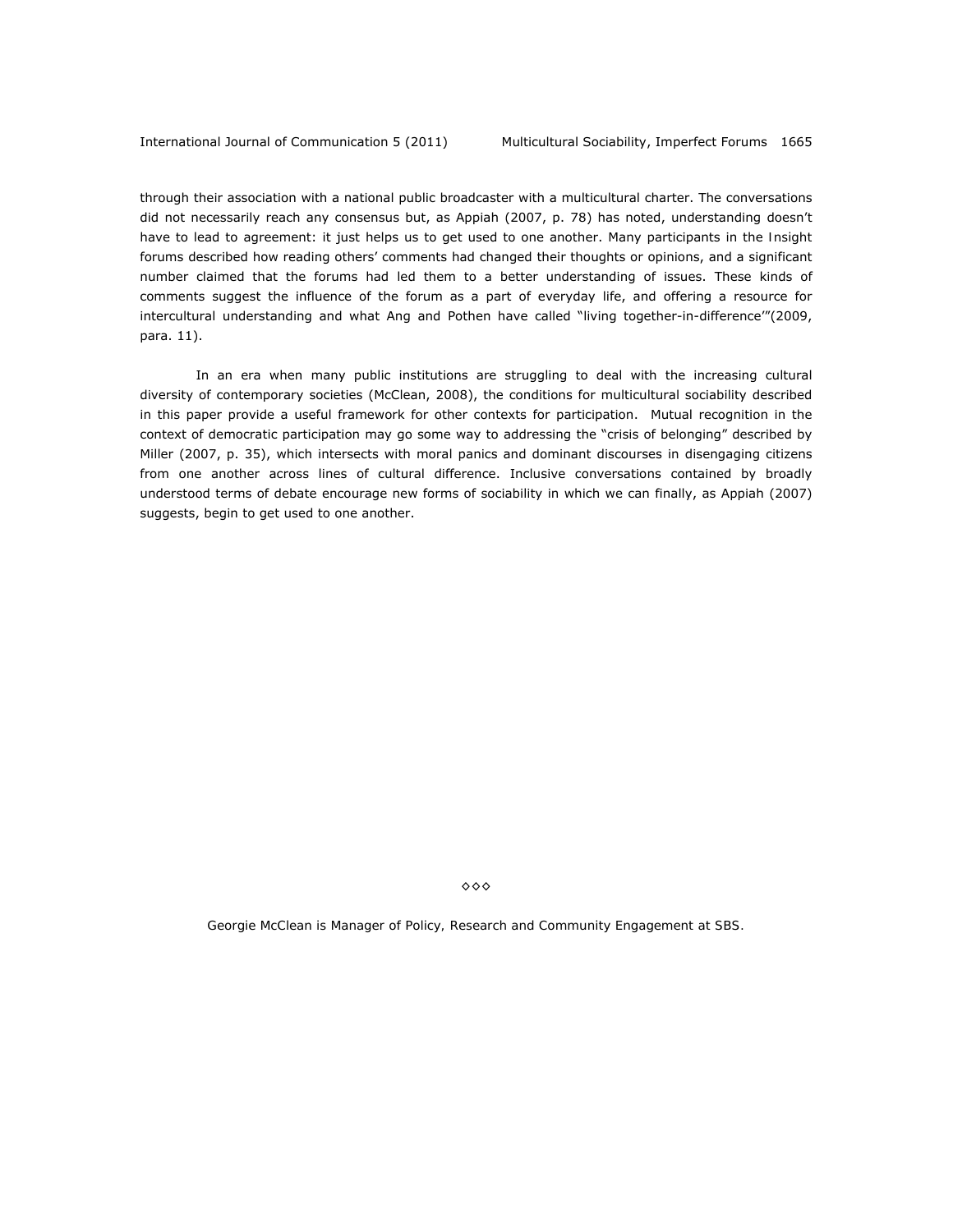1666 Georgie McClean International Journal of Communication 5(2011)

# **References**

- Ackerly, B. A. (2006). Deliberative democratic theory for building global civil society: Designing a virtual community of activists. *Contemporary Political Theory, 5*, 113–141.
- Ang, I., Brand, J., Noble, G., & Sternberg, J. (2006). *Connecting diversity: Paradoxes of multicultural Australia*. Artarmon, NSW: Special Broadcasting Services Corporation.
- Ang, I., Hawkins, G., & Dabboussy, L. (2008). *The SBS story: The challenge of cultural diversity*. Sydney: UNSW Press.
- Ang, I., & Pothen, N. (2009). Between promise and practice: Web 2.0, intercultural dialogue and digital scholarship. Fibreculture 14(23). Retrieved from http://fourteen.fibreculturejournal.org/fcj-094between-promise-and-practice-web-2-0-intercultural-dialogue-and-digital-scholarship/
- Ang, I., & Pothen, N. (2011). The transnational communication of "racism": Media, migration and the shaping of international relations. In T. Kuhn (Ed.), *Matters of communication*. New York: Hampton Press.
- Appiah, K. A. (2007). *Cosmopolitianism: Ethics in a world of strangers*. New York: Norton.
- Barnett, C. (2003). *Culture and democracy: Media, space and representation*. Edinburgh: Edinburgh University Press.
- Baumann, G. (1999). *The multicultural riddle: Rethinking national, ethnic and religious identities*. London: Routledge.
- Bird, S. E. (2011). Seeking the audience for news: Response, news talk and everyday practices. In V. Nightingale (Ed.), *The Handbook of Media Audiences* (pp. 489–508). Oxford: Wiley-Blackwell.
- Brubaker, R., & Cooper, F. (2000). Beyond "identity." *Theory and Society, 29*, 1–47.
- Costera Meijer, I. (2005). Impact or content? Ratings vs quality in public service broadcasting. *European Journal of Communication, 20*(1), 27–53. doi 10.1177/0267323105049632
- Curtis, A. (2007, February; 2010, February). The TV elite has lost the plot. *The Register*. Retrieved from http://www.theregister.co.uk/2007/11/20/adam\_curtis\_interview/
- Dahlgren, P. (2005). The Internet, public spheres, and political communication: Dispersion and deliberation. *Political Communication, 22*, 147–162.
- Deuze, M. (2007). *Media work*. New York: Polity.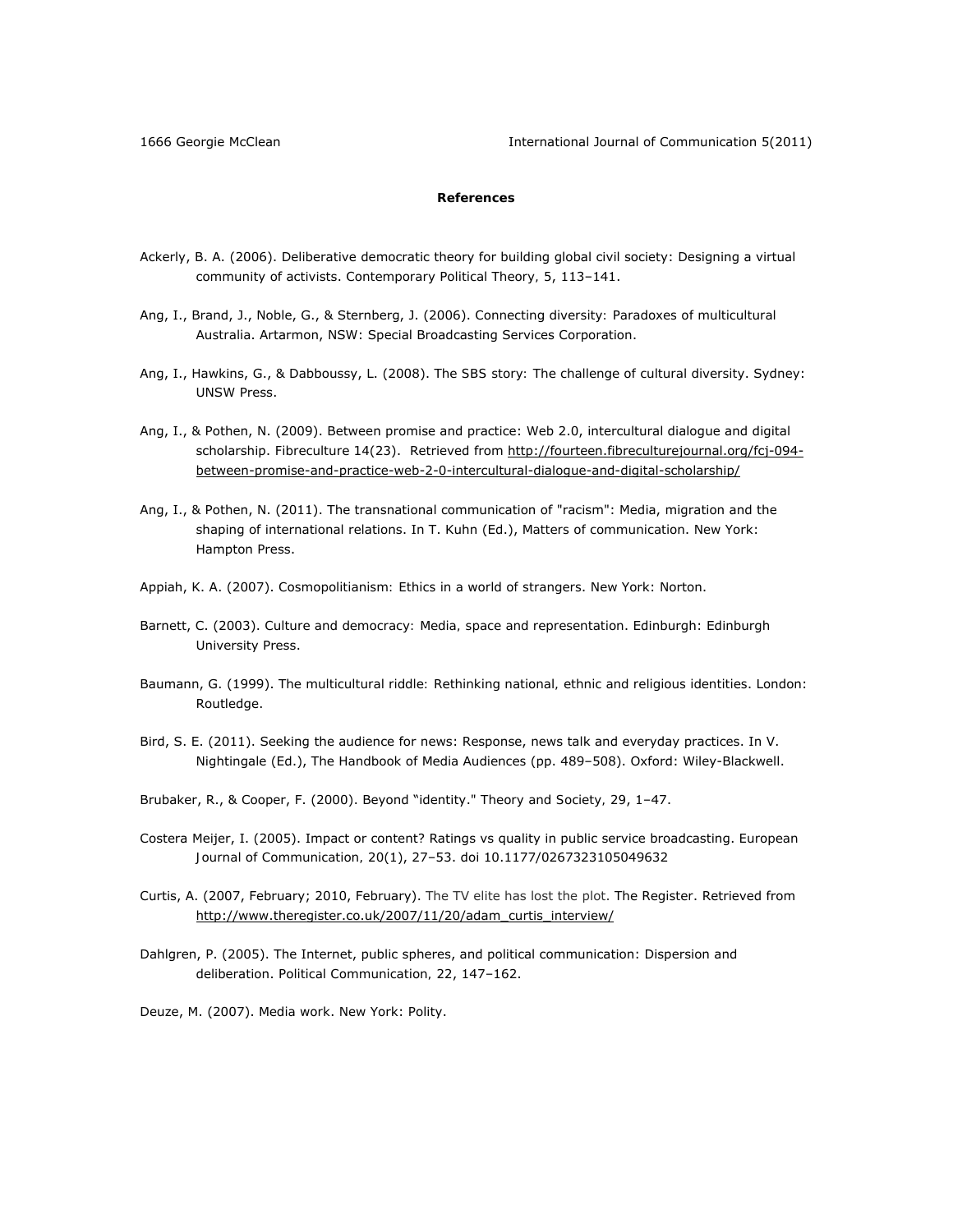- Dryzek, J. S. (1987). Discursive designs: Critical theory and political institutions. *American Journal of Political Science, 31*(3), 656–679.
- Dryzek, J. S., & Niemeyer, S. (2008). Discursive representation. *American Political Science Review, 102*(4), 481–493.
- Gillespie, M., Gow, J., Hoskins, A., O'Loughlin, B., & Zverzhanovski, I. (2010). Shifting securities: News cultures, multicultural society and legitimacy. *Ethnopolitics, 9*(2), 239–253.
- Gillmor, D. (2006). *We the media: Grassroots journalism by the people, for the people*. Sebastopol, CA: O'Reilly.
- Glick Schiller, N., Darieva, T., & Gruner-Domic, S. (2011). Defining cosmopolitan sociability in a transnational age. An introduction. *Ethnic and Racial Studies, 34*(3), 399–418.
- Green, J., & Jenkins, H. (2011). Spreadable media: How audiences create value and meaning in a networked economy. In V. Nightingale (Ed.), *The handbook of media audiences* (pp. 109–127). Oxford: Wiley-Blackwell.
- Habermas, J. (1989). *The structural transformation of the public sphere*. Cambridge: Polity.
- Hall, S. (1993). Which public? Whose service? In W. Stevenson (Ed.), *All our futures*. London: BFI.
- Hartley, J. (2008). Journalism as a human right: The cultural approach to journalism. In M. Loffelholz & D. Weaver (Eds.), *Global journalism research* (pp. 39–51). Oxford: Blackwell.
- Insight. (2009). Somali Australian program transcript. Retrieved from http://www.sbs.com.au/insight/episode/index/id/117/Somali-Australians#transcript
- Jakubowicz, K. (2007). Public service broadcasting: A pawn on an ideological chessboard. In E. de Bens (Ed.), *Media between culture and commerce (*Vol 4). Bristol: Intellect Books.
- Janssen, D., & Kies, R. (2005). Online forums and deliberative democracy. *Acta Politica, 40*, 317–335.
- Jenkins, H., Clinton, K., Purushotma, R., Robinson, A. J., & Weigel, M. (2006). *Confronting the challenges of participatory culture: Media education for the 21st century*: MacArthur Foundation.
- Jensen, K. B., & Helles, R. (2011). The Internet as a cultural forum: Implications for research. *New Media & Society, 13*(4), 517–533.
- Macnamara, J. (2008). Internet media and the public sphere: The 2007 Australian e-electioneering experience. *Media International Australia* (129), 7–19.